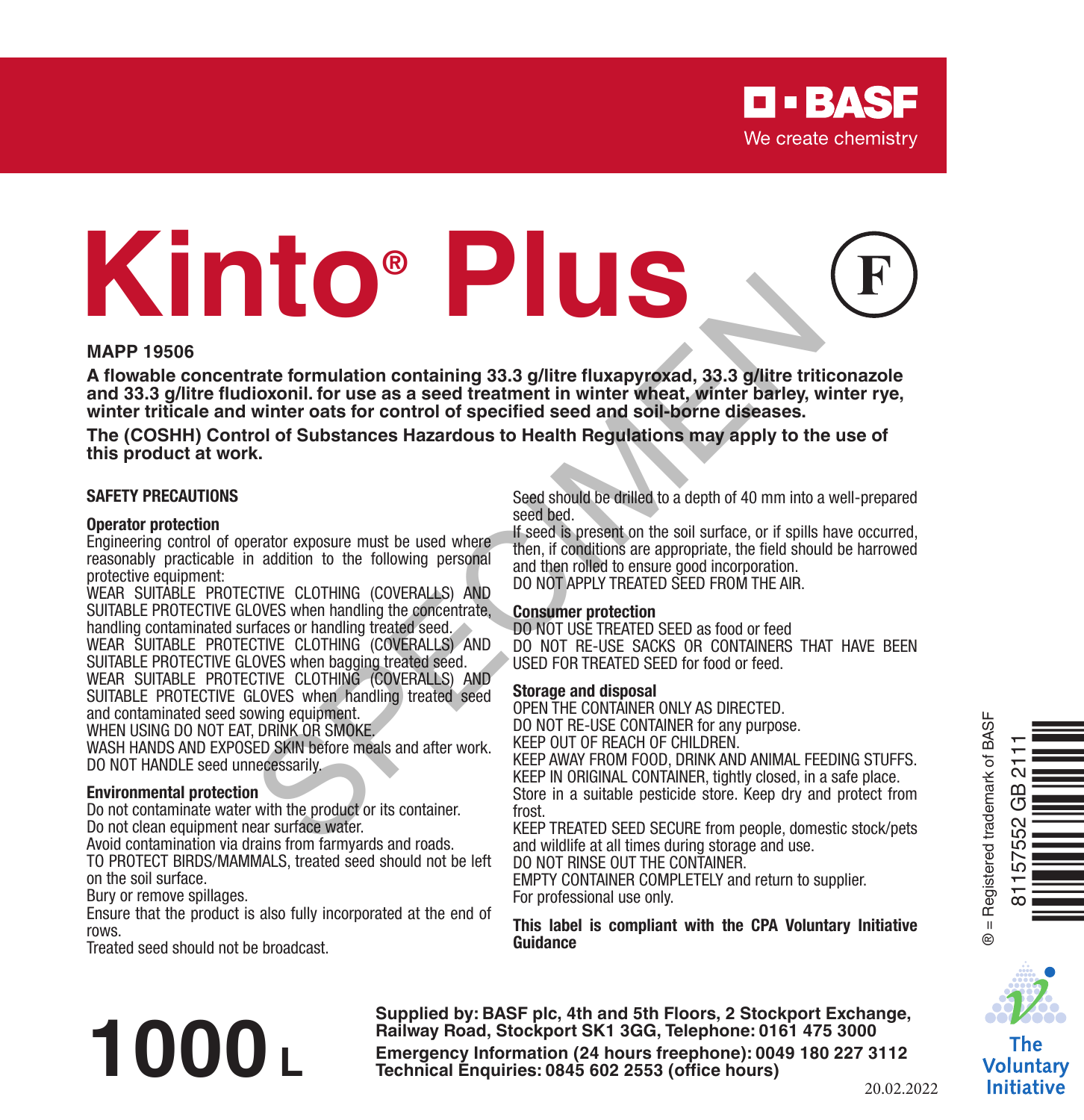### **Kinto® Plus**

**A flowable concentrate formulation containing 33.3 g/litre fluxapyroxad, 33.3 g/litre triticonazole and 33.3 g/litre fludioxonil.**

**Warning**

**Causes skin irritation. May cause an allergic skin reaction. May cause harm to breast-fed children. Very toxic to aquatic life with long lasting effects.**

If medical advice is needed, have product container or label at hand.

Do not breathe dust or mist.

Wear protective gloves/clothing.

IF ON SKIN (or hair): Wash with plenty of soap and water.

Collect spillage.

Dispose of contents/container to container supplier.

Contains 1,2-benzisothiazolinone and 2-methylisothiazol-3(2H)-one. May produce an allergic reaction.

**To avoid risks to human health and the environment, comply with the instructions for use.** allergic skin reaction.<br>
Im to breast-fed children.<br>
aquatic life with long lasting effects.<br>
Ce is needed, have product container or label at<br>
dust or mist.<br>
e gloves/clothing.<br>
Phair): Wash with plenty of soap and water.

#### **IMPORTANT INFORMATION**

FOR USE ONLY AS AN AGRICULTURAL SEED TREATMENT

Crops: Winter wheat, winter barley, winter rye, winter triticale and winter oats. Maximum individual dose: 1.5 litres of product/tonne of seed Maximum number of treatments: 1 per batch Latest time of application: Before drilling

**READ THE LABEL BEFORE USE. USING THIS PRODUCT IN A MANNER THAT IS INCONSISTENT WITH THE LABEL MAY BE AN OFFENCE. FOLLOW THE CODE OF PRACTICE FOR USING PLANT PROTECTION PRODUCTS.**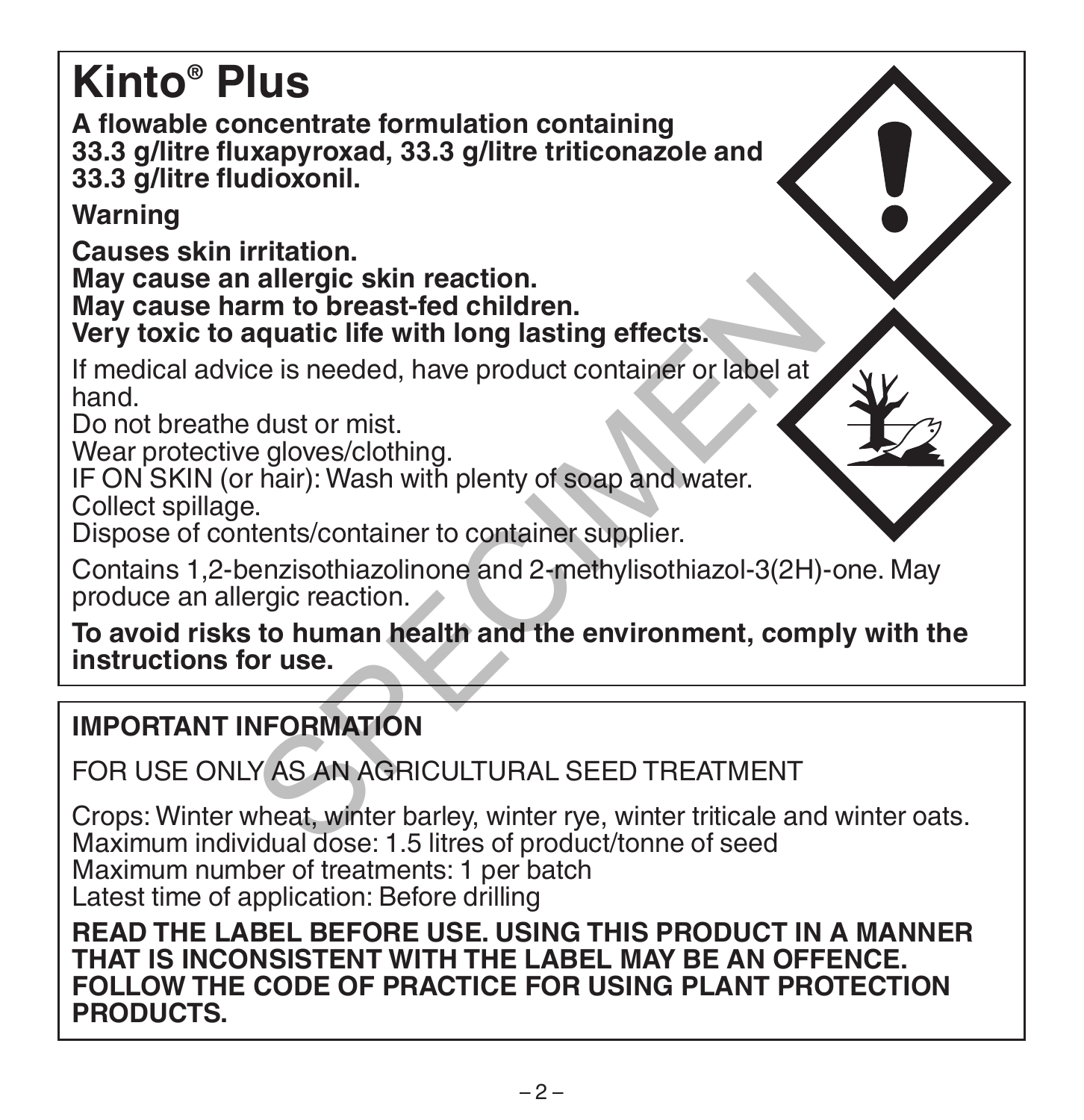#### **DIRECTIONS FOR USE**

IMPORTANT: This information is approved as part of the Product Label. All instructions within this section must be read carefully in order to obtain safe and successful use of this product.

Kinto Plus is a seed treatment for use in winter wheat, winter barley, winter rye, winter triticale and winter oats for control of specified seed and soil-borne diseases.

#### **Restrictions/Warnings**

- In crops grown for seed the control of leaf stripe may not be sufficient to prevent higher levels of leaf stripe being seen in daughter crops.
- Check drill calibration before drilling seed treated with Kinto Plus.
- **• Do not** treat grain with a moisture content exceeding 16% and do not allow the moisture content of treated seed to exceed 16%.
- After treating, bag the seed immediately and keep the seed in a dry and draught free store.
- It is important to achieve good even coverage on the seed to obtain reliable disease control.
- The germination capacity should be checked prior to use and in the event of any minor effects a small change in sowing rate may be made. In aaughter crops.<br>
ition before drilling seed treated with Kinto Plus.<br>
with a moisture content exceeding 16% and do not allow th<br>
the seed immediately and keep the seed in a dry and draugh<br>
chieve good even coverage on t
- Do not apply Kinto Plus to cracked, split or sprouted seed.
- Some slight delay in emergence may occur, but this will be outgrown with no lasting effects.
- Do not transfer pumps from one treatment to another. When changing formulations, wash out the pump, pipeline and tank with clean water, before use.
- Keep container closed when not in use.
- LABEL TREATED SEED with the appropriate precautions using printed sacks, labels or bag tags.

#### **Disease control**

Kinto Plus provides control of the following seed and soil-borne diseases of winter wheat, winter barley, winter rye, winter triticale and winter oats:

#### **Wheat**

| <b>Disease</b>                   | <b>Name</b>                    | Wheat                   |  |
|----------------------------------|--------------------------------|-------------------------|--|
| Seedling blight and Foot rot     | Microdochium (Fusarium) nivale | Control                 |  |
|                                  | <i>Fusarium</i> spp.           | <b>Moderate Control</b> |  |
| Common bunt, seed and soil-borne | Tilletia caries                | Control                 |  |
| Loose smut                       | Ustilago nuda tritici          | Control                 |  |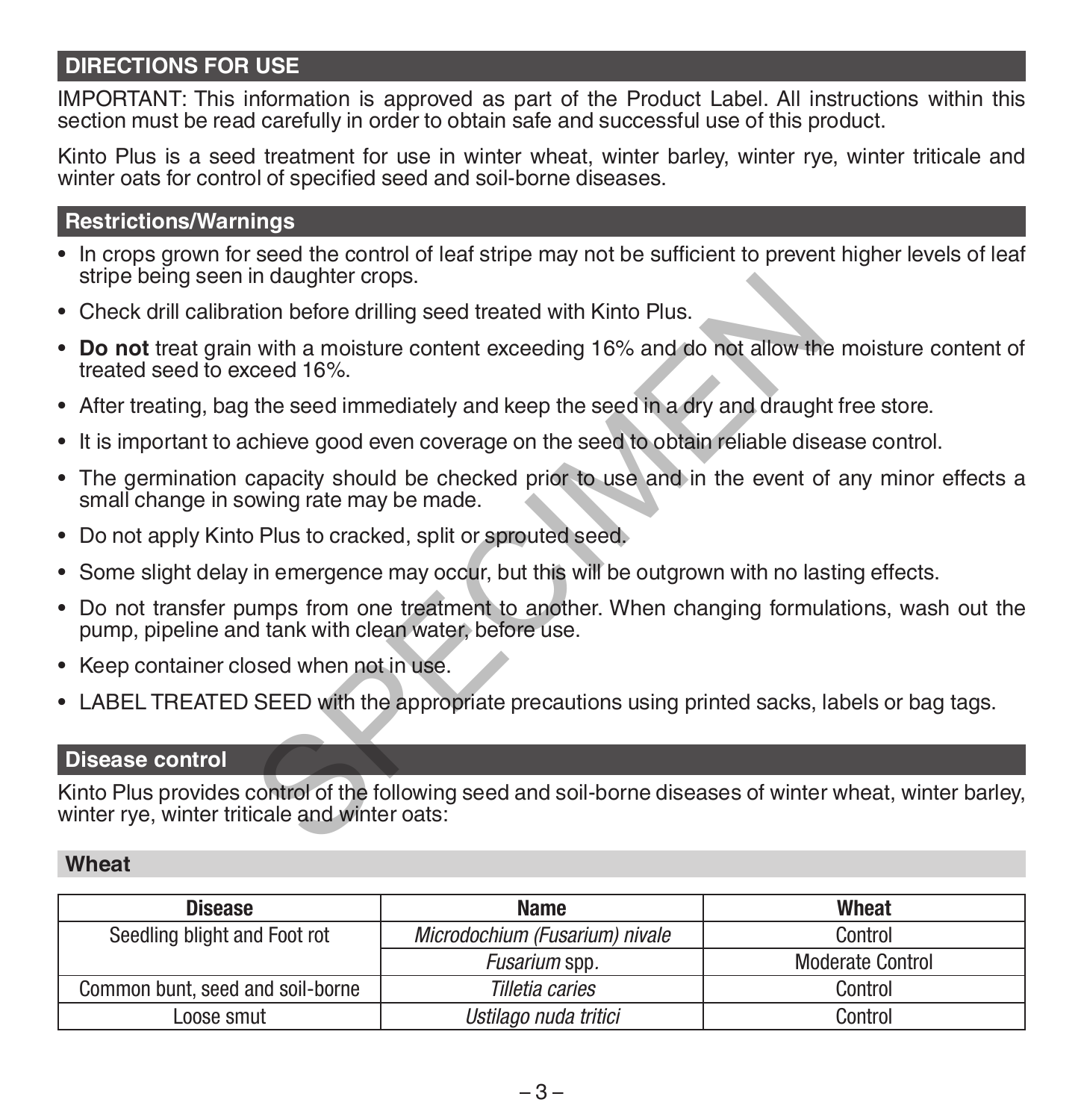#### **Barley**

| <b>Disease</b>                            | <b>Name</b>                    | <b>Barley</b>           |  |
|-------------------------------------------|--------------------------------|-------------------------|--|
| Seedling blight and Foot rot              | Microdochium (Fusarium) nivale | Control                 |  |
|                                           | Fusarium spp.                  | <b>Moderate Control</b> |  |
| Covered smut                              | Ustilago hordei                | Control                 |  |
| Loose smut                                | Ustilago nuda hordei           | Control                 |  |
| Leaf stripe                               | Pyrenophora graminea           | <b>Moderate Control</b> |  |
| Snow rot (grey or speckled snow<br>mould) | Typhula incarnata              | Control                 |  |

#### **Rye**

| <b>DIDWIDL(GID)</b> OF OPGONG OND W<br>mould) | <i>i</i> yphaia moaniata     | <b>UUILUU</b>           |  |  |
|-----------------------------------------------|------------------------------|-------------------------|--|--|
|                                               |                              |                         |  |  |
| Rye                                           |                              |                         |  |  |
| <b>Disease</b>                                | <b>Name</b>                  | Rye                     |  |  |
| Seedling blight and Foot rot                  | Microdochium nivale          | Control                 |  |  |
|                                               | Fusarium spp.                | Moderate Control        |  |  |
| Loose smut                                    | Ustilago spp                 | Control                 |  |  |
| Stripe smut                                   | Urocystis occulta<br>Control |                         |  |  |
|                                               |                              |                         |  |  |
| <b>Triticale</b>                              |                              |                         |  |  |
|                                               |                              |                         |  |  |
| <b>Disease</b>                                | <b>Name</b>                  | <b>Triticale</b>        |  |  |
| Seedling blight and Foot rot                  | Microdochium nivale          | Control                 |  |  |
|                                               | Fusarium spp.                | <b>Moderate Control</b> |  |  |
| Loose smut                                    | Ustilago spp<br>Control      |                         |  |  |
|                                               |                              |                         |  |  |
| <b>Oats</b>                                   |                              |                         |  |  |
|                                               |                              |                         |  |  |
| <b>Disease</b>                                | <b>Name</b>                  | <b>Oats</b>             |  |  |
| Loose smut                                    | Ustilago avenae<br>Control   |                         |  |  |
|                                               |                              |                         |  |  |

#### **Triticale**

| <b>Disease</b>               | <b>Name</b>          | <b>Triticale</b> |  |
|------------------------------|----------------------|------------------|--|
| Seedling blight and Foot rot | Microdochium nivale  | Control          |  |
|                              | <i>Fusarium</i> spp. | Moderate Control |  |
| Loose smut                   | Ustilago spp         | Control          |  |

#### **Oats**

| hi |                                 | 0ats |
|----|---------------------------------|------|
|    | enae<br>$- - - - -$<br>$\cdots$ | '∩n' |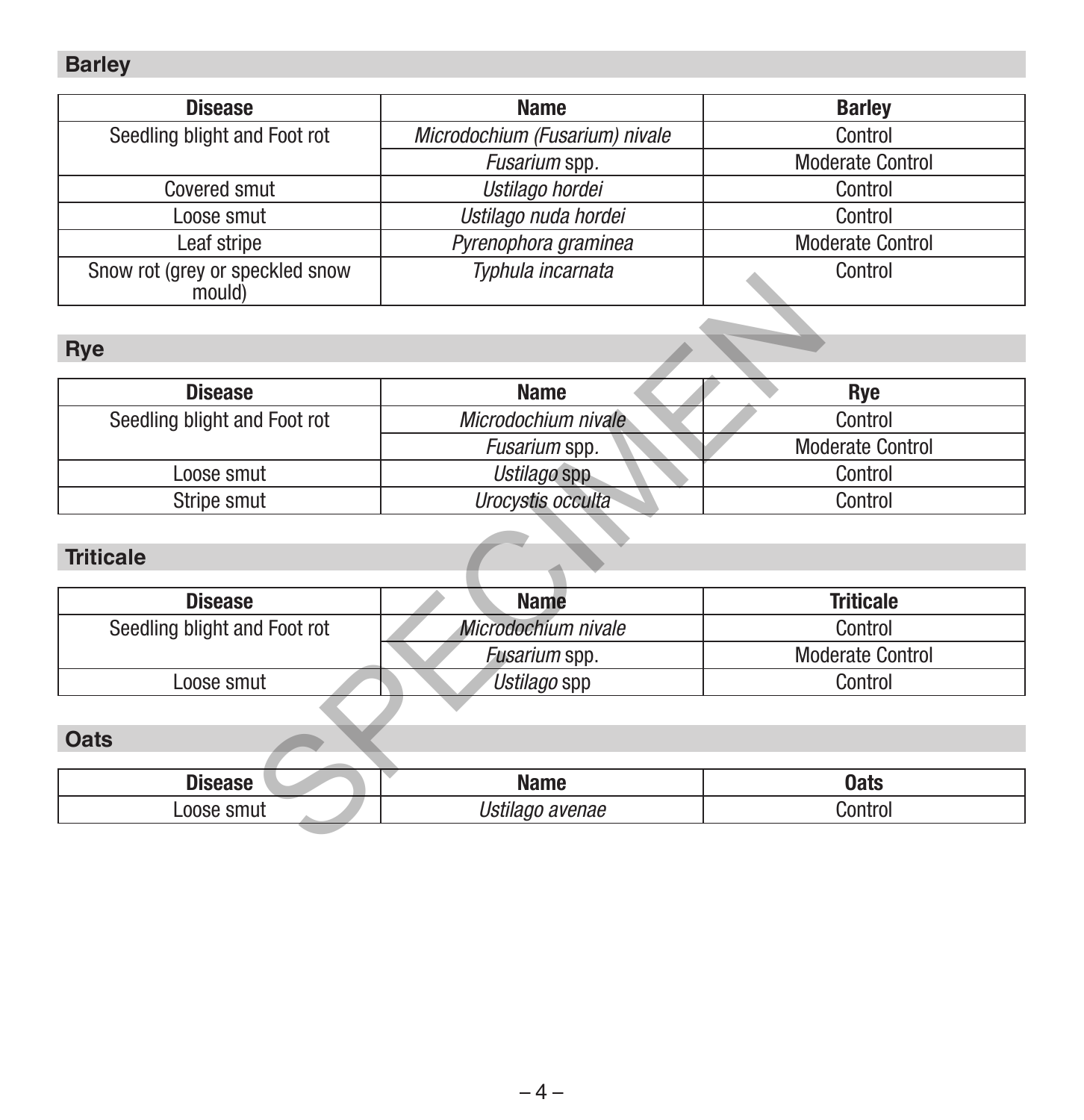| <b>Resistance Management</b> |  |  |  |  |    |                   |
|------------------------------|--|--|--|--|----|-------------------|
| GROUP                        |  |  |  |  | 46 | <b>FUNGICIDES</b> |

Kinto Plus contains the SDHI fungicide, fluxapyroxad (FRAC Code 7), the triazole (SBI) fungicide, triticonazole (FRAC Code 3) and the phenylpyrrol fungicide, fludioxonil (FRAC Code 12). Kinto Plus should be used in accordance with FRAC advice for SDHI's and SBI's.

Effective disease management is a critical component in delaying the build-up of resistant pathogen populations. Therefore, Kinto Plus should be applied according to the manufacturer's recommended dose rate. For further advice on resistance management in DMI's and SDHIs, contact your agronomist or specialist advisor, and visit the Fungicide Resistance Action Group (FRAG)-UK website.

#### **Crop Specific Information**

#### **Rate of use**

| or specialist advisor, and visit the Fungicide Resistance Action Group (FRAG)-UK website.                                                                                                                                                                                                                                                                                                                                    |                                                     |
|------------------------------------------------------------------------------------------------------------------------------------------------------------------------------------------------------------------------------------------------------------------------------------------------------------------------------------------------------------------------------------------------------------------------------|-----------------------------------------------------|
| <b>Crop Specific Information</b>                                                                                                                                                                                                                                                                                                                                                                                             |                                                     |
| Rate of use                                                                                                                                                                                                                                                                                                                                                                                                                  |                                                     |
| Crop                                                                                                                                                                                                                                                                                                                                                                                                                         | <b>Application Rate</b><br><b>Litres/Tonne seed</b> |
| Winter wheat, winter barley, winter rye, winter triticale<br>and winter oats.                                                                                                                                                                                                                                                                                                                                                | $1.5^{\circ}$                                       |
| <b>Mixing and Application</b>                                                                                                                                                                                                                                                                                                                                                                                                |                                                     |
| <b>Application</b>                                                                                                                                                                                                                                                                                                                                                                                                           |                                                     |
| This container must be handled with the assistance of mechanical means. DO NOT attempt to handle<br>manually or to decant or pour Kinto Plus from its container. Use only the fitment supplied.                                                                                                                                                                                                                              |                                                     |
| Kinto Plus should be applied directly to the seed by a conventional seed treatment machine, preferably<br>a BASF seed treatment machine at the rate given above. Agitate the product before use. This is best<br>achieved by re-circulating through the pump for 15 minutes before application.                                                                                                                              |                                                     |
| The product should be used from the original container, with the direct feed system fitted as a standard<br>to the treatment equipment, utilising the aperture on the top of the container. Remove the plastic<br>anti-tamper seal to unscrew the cap opening. Transfer the product using calibrated seed treatment<br>seeklaatan asutemant fallawing taa manufaati wada asanating teatru wilaya. Tha diwaat faad ayatam asu |                                                     |

#### **Mixing and Application**

#### **Application**

The product should be used from the original container, with the direct feed system fitted as a standard to the treatment equipment, utilising the aperture on the top of the container. Remove the plastic anti-tamper seal to unscrew the cap opening. Transfer the product using calibrated seed treatment application equipment following the manufacturer's operating instructions. The direct feed system only must be used to transfer the product. Close the screw cap firmly after use and keep it closed when not in use. For further packaging information or instructions contact your BASF representative.

Ensure that seed drill is appropriately calibrated before drilling seed treated with Kinto Plus.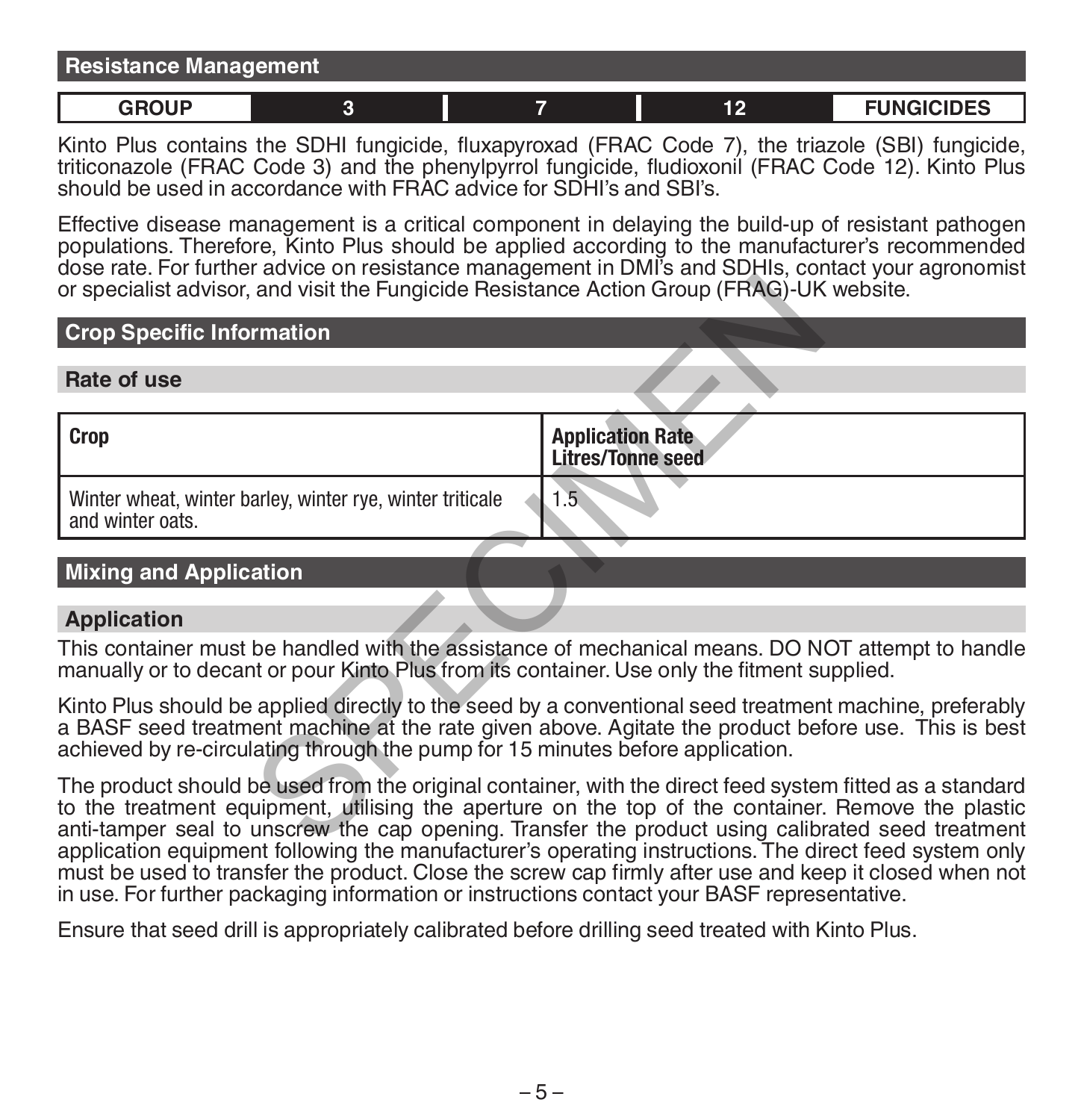#### **Information to be included on treated seed labels**

THIS SEED HAS BEEN TREATED WITH Kinto Plus (contains triticonazole, fluxapyroxad and fludioxonil) MAPP 19506.

Sowing treated seed that has been stored for prolonged periods (beyond the season of treatment) may adversely affect effectiveness and/or crop safety.

WEAR SUITABLE PROTECTIVE CLOTHING (COVERALS) AND SUITABLE PROTECTIVE GLOVES when handling treated seed and contaminated seed sowing equipment.

WHEN USING DO NOT EAT, DRINK OR SMOKE.

DO NOT HANDLE seed unnecessarily.

DO NOT APPLY TREATED SEED FROM THE AIR.

DO NOT USE TREATED SEED as food or feed.

DO NOT RE-USE SACKS OR CONTAINERS THAT HAVE BEEN USED FOR TREATED SEED for food or feed. VOT EAT, DRINK OR SMOKE.<br>
ERTED SEED FROM THE AIR.<br>
TED SEED as food or feed.<br>
ACKS OR CONTAINERS THAT HAVE BEEN USED FOR TRE<br>
EED SECURE from people, domestic stock/pets and wildlift<br>
DEXPOSED SKIN before meals and after

KEEP TREATED SEED SECURE from people, domestic stock/pets and wildlife at all times during storage and use.

WASH HANDS AND EXPOSED SKIN before meals and after work.

TO PROTECT BIRDS AND WILD MAMMALS, treated seed should not be left on the soil surface. Bury or remove spillages; ensure that the product is also fully incorporated at the end of rows.

Treated seed should not be broadcast.

Seed should be drilled to a depth of 40 mm into a well-prepared seed bed.

If seed is present on the soil surface, or if spills have occurred, then, if conditions are appropriate, the field should be harrowed and then rolled to ensure good incorporation.

BASF plc Agricultural Solutions 4th and 5th Floors 2 Stockport Exchange Railway Road **Stockport** SK1 3GG

Telephone 0161 475 3000

Emergency Information: 0049 1802 273112 (24 Hours freephone)

Technical Enquiries: 0845 602 2553 (Office hours)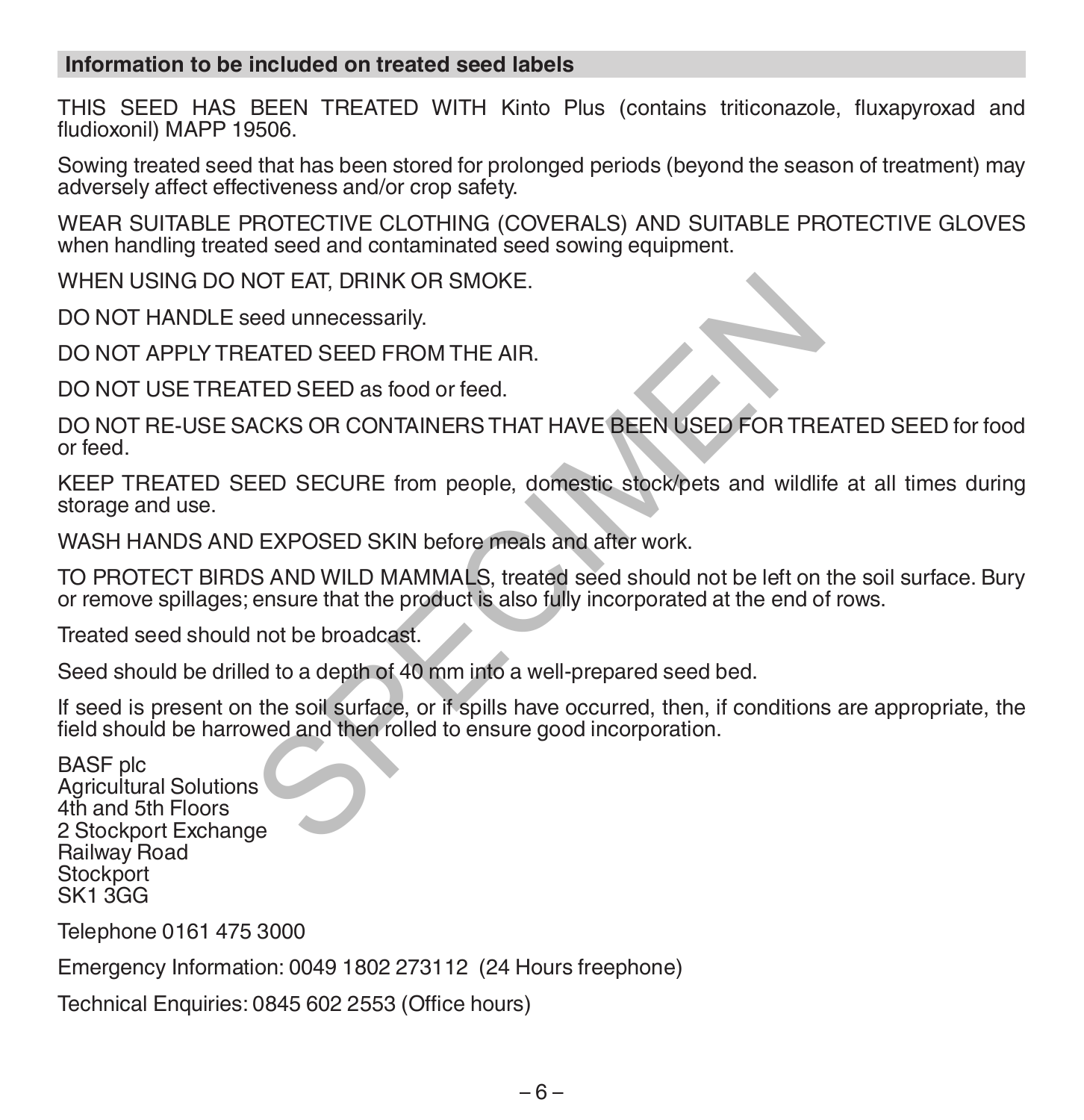#### **The following does not form part of the authorised label text.**

With many products there is a general risk of resistance developing to the active ingredients. For this reason a change in activity cannot be ruled out. It is generally impossible to predict with certainty how resistance may develop because there are so many crop and use connected ways of influencing this. We therefore have to exclude liability for damage or loss attributable to any such resistance that may develop. To help minimise any loss in activity the BASF recommended rate should in all events be adhered to.

Numerous, particularly regional or regionally attributable, factors can influence the activity of the product. Examples include weather and soil conditions, crop plant varieties, crop rotation, treatment times, application amounts, admixture with other products, appearance of organisms resistant to active ingredients and spraying techniques. Under particular conditions a change in activity or damage to plants cannot be ruled out. The manufacturer or supplier is therefore unable to accept any liability in such circumstances. All goods supplied by us are of high grade and we believe them to be suitable, but as we cannot exercise control over their mixing or use or the weather conditions during and after application, which may affect the performance of the material, all conditions and warranties, statutory or otherwise, as to the quality or fitness for any purpose of our goods are excluded and no responsibility will be accepted by us for any damage or injury whatsoever arising from their storage, handling, application or use; but nothing should be deemed to exclude or restrict any liability upon us which cannot be excluded or restricted under the provisions of the Unfair Contract Terms Act 1977 or any similar applicable law. nouting, authorite with other protoucle, appearance or originalized to the particular conditions a change in ed out. The manufacturer or supplier is therefore unable to All goods supplied by us are of high grade and we bel

#### **Section 6 of the Health and Safety at Work Act**

#### **Additional Product Safety Information**

The product label provides information on a specific pesticidal use of the product; do not use otherwise, unless you have assessed any potential hazard involved, the safety measures required and that the particular use has "off-label" approval or is otherwise permitted under the Plant Protection Product Regulations (EC) No 1107/2009.

The information on this label is based on the best available information including data from test results.

#### **Safety Data Sheet**

To access the Safety Data Sheet for this product scan the QR code or use the weblink below:



agricentre.basf.co.uk/Kinto-Plus/MSDS

Alternatively, contact your supplier.